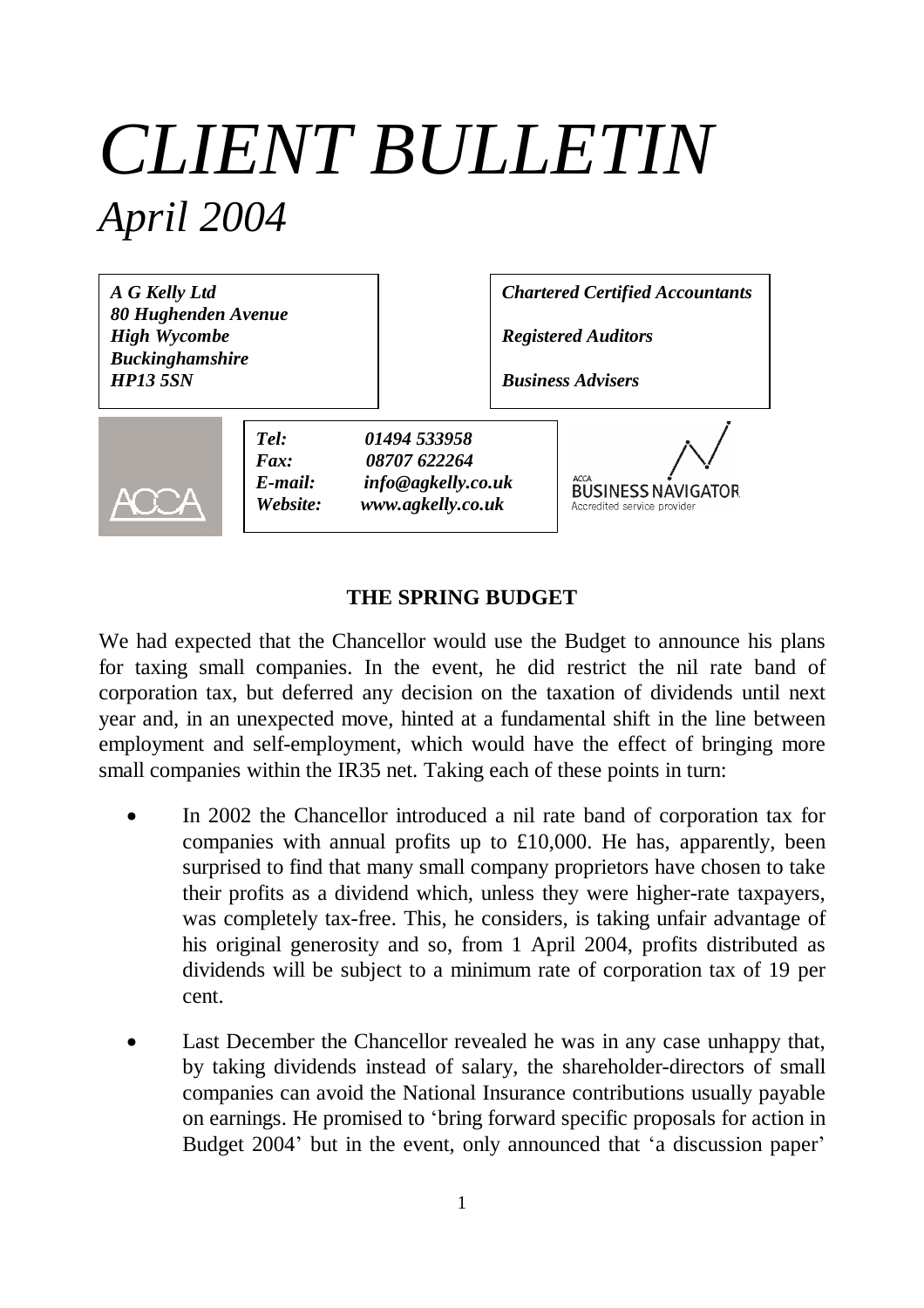will be published in the late Autumn. Every expert is trying to guess what this paper will say, but in reality we are all working in the dark, as no-one really knows what the rules will be this time next year.

- Shortly after Budget Day the Inland Revenue proposed that all labour-only subcontractors in the construction industry should be treated, for tax and National Insurance purposes, as if they were employees. This proposal has not yet been formally adopted, but it seems likely that it will come into force to coincide with the introduction of a revised Inland Revenue Construction Industry Scheme in April 2006. Once the principle is accepted for the construction industry, it could logically be extended to other sectors, such as 'knowledge workers'.
- IR35 bites where the worker would be an employee of the ultimate client if there was a direct contract between them. If all labour- or services-only subcontractors are treated as employees, it would be far easier for the Revenue to show a 'deemed employment' nexus between the worker and the ultimate client.

## **50 per cent capital allowances in 2004/05**

There was however some hard news in the Budget – and some of it was even welcome. First, the Chancellor announced that small businesses will be able to claim a 50 per cent capital allowance for their purchases of plant and machinery in the year beginning 6 April 2004 (1 April 2004 for companies). This means that half the cost can be deducted from taxable profits in the year of purchase.

The definition of a 'small' business for this purpose is in fact very generous: the business must satisfy at least two of the following three tests: annual turnover not exceeding £5.6 million; balance sheet total not exceeding £2.8 million; payroll not exceeding 50 employees.

## **Employers will no longer pay Tax Credits**

Another welcome announcement was that payment of Working Tax Credit by employers will be phased out: many employers have complained that Tax Credits complicate their payroll administration and can cause cash-flow problems. However, it is not yet known when phasing-out will start – October 2004 seems the earliest possible date, with April 2005 more likely – nor how long the changeover period will be.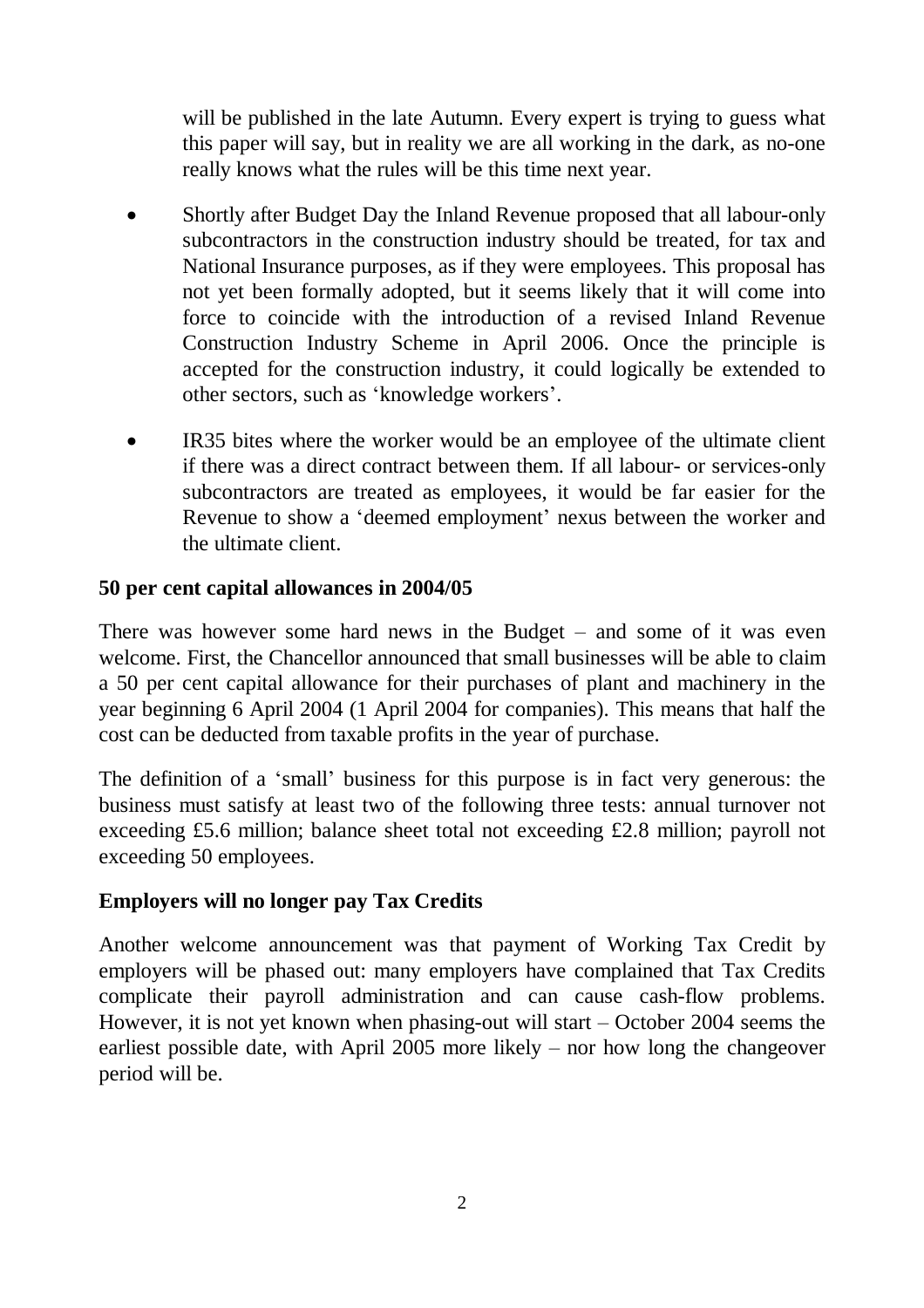## **Employees allowed to use company vans**

Here there is some good news and some bad news. The good news is that, from 6 April 2005, there will be no benefit-in-kind charge where an employee is allowed to use a company-owned van for home-to-work travel *provided* he is required to take the van home (for example, because he is on call overnight, or because he will go direct to his first job the next day) *and* private use is expressly restricted to hometo-work journeys.

The bad news is that, where private use is **not** restricted to home-to-work journeys, from 6 April 2007 the benefit-in-kind charge will increase from the present £500 (£350 for older vehicles) to £3,000, with an additional £500 if the company does not charge for the fuel used.

In many cases, therefore, employees will want their employers to restrict private use to home-to-business journeys, especially once the increased tax charge comes into force in 2007. Employers should, therefore, be reconsidering their company van policies.

### **National Minimum Wage**

The Department of Trade and Industry has confirmed that, from 1 October 2004, the National Minimum Wage will rise from £4.50 to £4.85 an hour. The Development Rate (payable to 18- to 21-year-olds and to some new employees undergoing formal training) will rise from £3.80 to £4.10.

The Department has also announced that, for the first time, there will be a minimum wage for 16- and 17-year-olds: it will be £3 an hour. This will not, however, apply to apprentices, for whom the rule will remain that they are not entitled to the minimum wage until they have completed their first year's apprenticeship *and* are aged 19 or more.

#### **Wages paid to family members**

A final point to remember is that the minimum wage which will frank an employee's National Insurance record for pension and benefit purposes rises to £79 a week (£343 a month) for the 2004/05 tax year. This is well worth remembering if you have family members working in your business, perhaps on a part-time basis.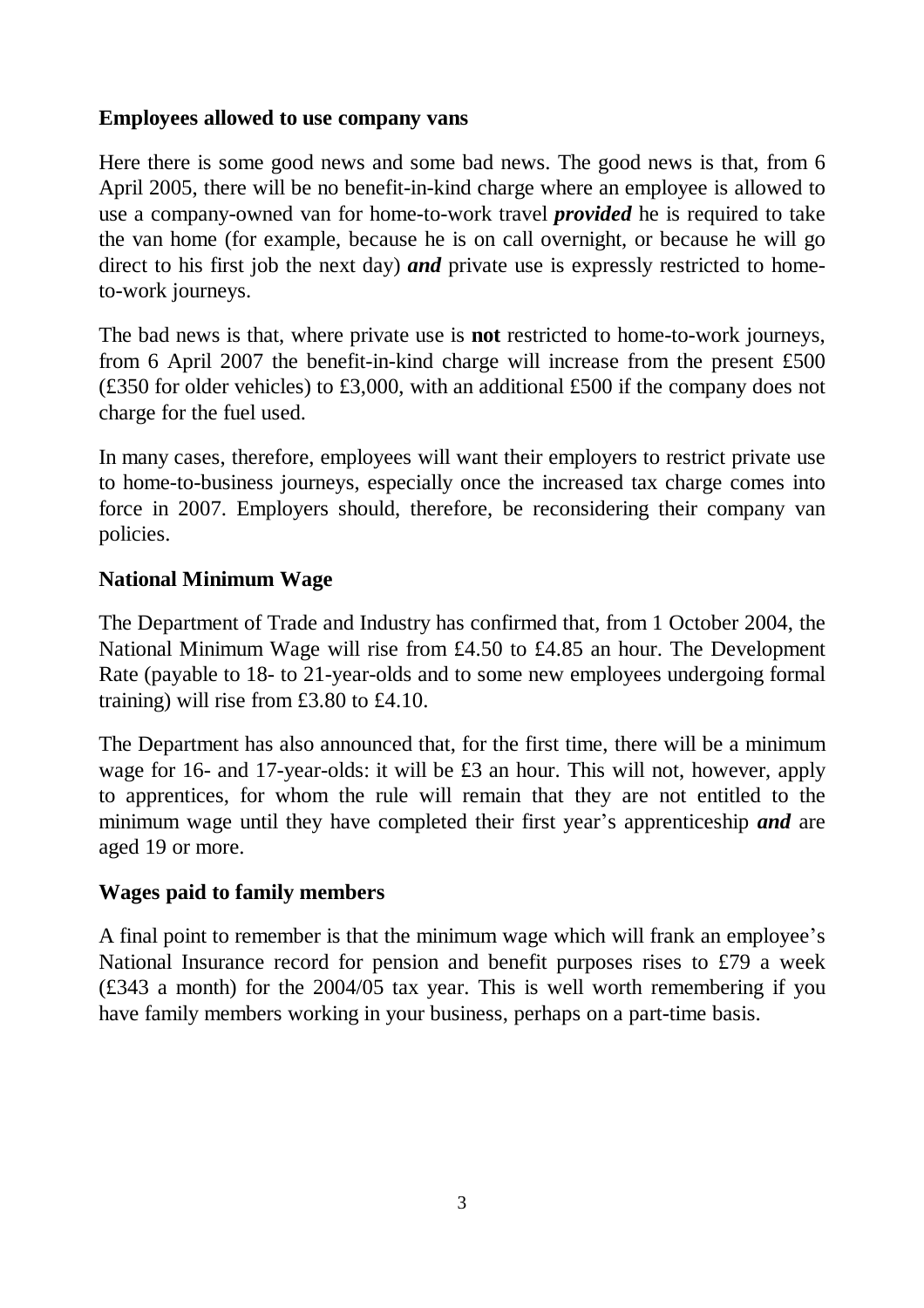## **TAX CREDITS**

People who have claimed Working and/or Child Tax Credits for 2003/04 should note that the Inland Revenue have changed, or at least fine-tuned, the previouslyannounced arrangements for renewing claims for 2004/05.

The renewal process has two objectives. Firstly, payments made during the 2003/04 tax year were made under provisional awards based (usually) on a declaration of income for the 2001/02 tax year. Those awards must now be finalised by being reworked to take account of the claimant's actual income for 2003/04, which may give rise to either an additional payment of Tax Credit for 2003/04 or a clawback of Credits already paid. Secondly, 2003/04 income details are required to set the provisional award for 2004/05.

To smooth the workload, renewal forms will be sent out between April and July, with a return date in August or September. Meanwhile, Tax Credit payments will continue at their existing rate. We would however recommend that the forms be dealt with as soon as possible: if an additional payment is due, the sooner the form is submitted, the sooner the money will be received; and if the existing rate of payment is overgenerous, the sooner it is corrected, the sooner the overpayment will cease accumulating.

In most cases, any overpayment for 2003/04 will be collected by reducing the Tax Credit award for 2004/05. Any underpayment will be corrected by a lump sum payment.

## **Renewal procedures simplified by personalised forms**

The renewal forms will be personalised, setting out details (such as the names and dates of birth of children) which the claimant will be asked to confirm or correct. People who received only the Family Element of Child Tax Credit in 2003/04 will, in most cases, simply be asked to confirm that their income for 2003/04 fell between stated minimum and maximum figures; other claimants will be required to submit a full Declaration of Income. (The Family Element is equivalent to the old tax allowance and worth £545 a year, or doubled to £1,090 for a baby under a year old.)

## **Notify changes in circumstances promptly**

If there is any change in your circumstances – such as the birth of a new baby or an increase or reduction in childcare costs – you should not wait for the renewal form but telephone the Tax Credit Helpline immediately. In some cases, there is a legal requirement for prompt notification, in others it may increase the Tax Credit payable.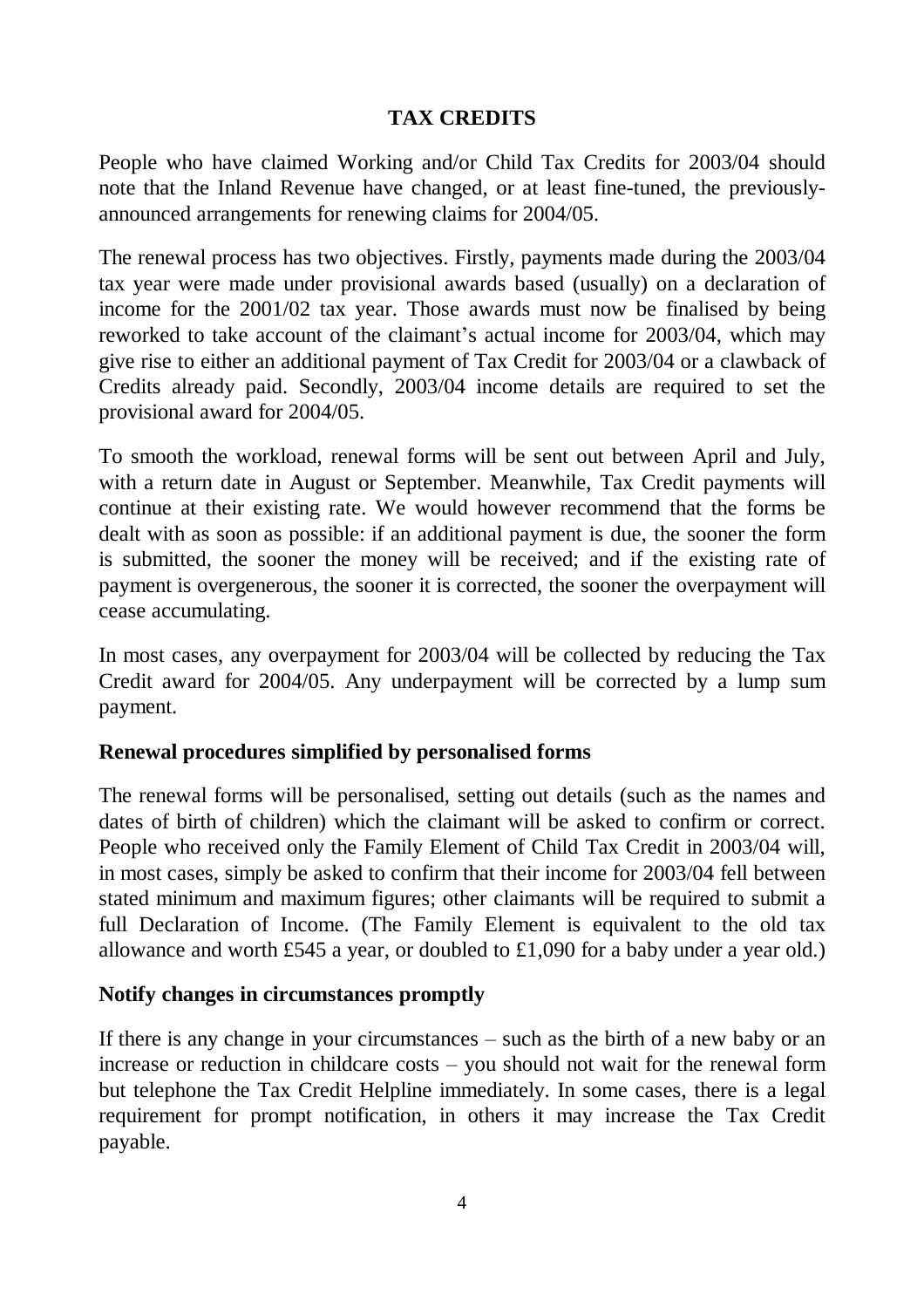Furthermore, if you wish, you need not wait for the renewal forms, but can telephone details of your taxable income for 2003/04 as soon as these are known. This may be worthwhile if your actual income for the year was substantially lower, or higher, than that assumed in the original Tax Credit calculation, as it will bring forward the additional payment due, or stop the overpayment accumulating.

## **Childcare during the summer holidays**

Finally, a point that is sometimes overlooked is that the Childcare Element of Working Tax Credit is not limited to permanent childcare arrangements, but can be claimed for blocks of childcare lasting four weeks or more, and up to the beginning of the September following a child's 15th birthday. Thus, for example, it can be claimed for children attending the summer holiday activities offered by some schools, local authorities, clubs, *etc*: the organisers will be able to tell you whether their activities qualify.

## **BIG BROTHER IS LISTENING**

Traditionally, a client has been able to discuss his financial or tax problems with his lawyer or accountant in strict confidence. Such a professional advisor would certainly not help a client carry out some illegal scheme, and he might even refuse to continue acting for the client altogether, but he would not 'blow the whistle' by reporting any wrongdoing to the authorities.

All that has now changed. The so-called 'money laundering legislation', which originally covered only drug dealers' profits and the activities of terrorists, has now been extended to include all crimes for gain. 'Money laundering' itself has been redefined to include not only introducing the proceeds of crime into the legitimate financial system, but also simply retaining the proceeds of any criminal offence.

In an accountancy context, it is important to remember that tax evasion  $-$  for example, the deliberate understatement of taxable business profits – is a criminal offence, even though it is rarely prosecuted. It is a crime for gain, covered by the new money laundering legislation, because the trader retains the money he should have paid in tax. Accordingly, if a client confesses that he has deliberately understated his profit, his accountant must make an immediate report to the National Criminal Intelligence Service, who will no doubt pass the information on to the Inland Revenue.

It is a criminal offence, punishable by imprisonment, for the accountant not to make the report, or for him to warn the client that a report has been or will be made.